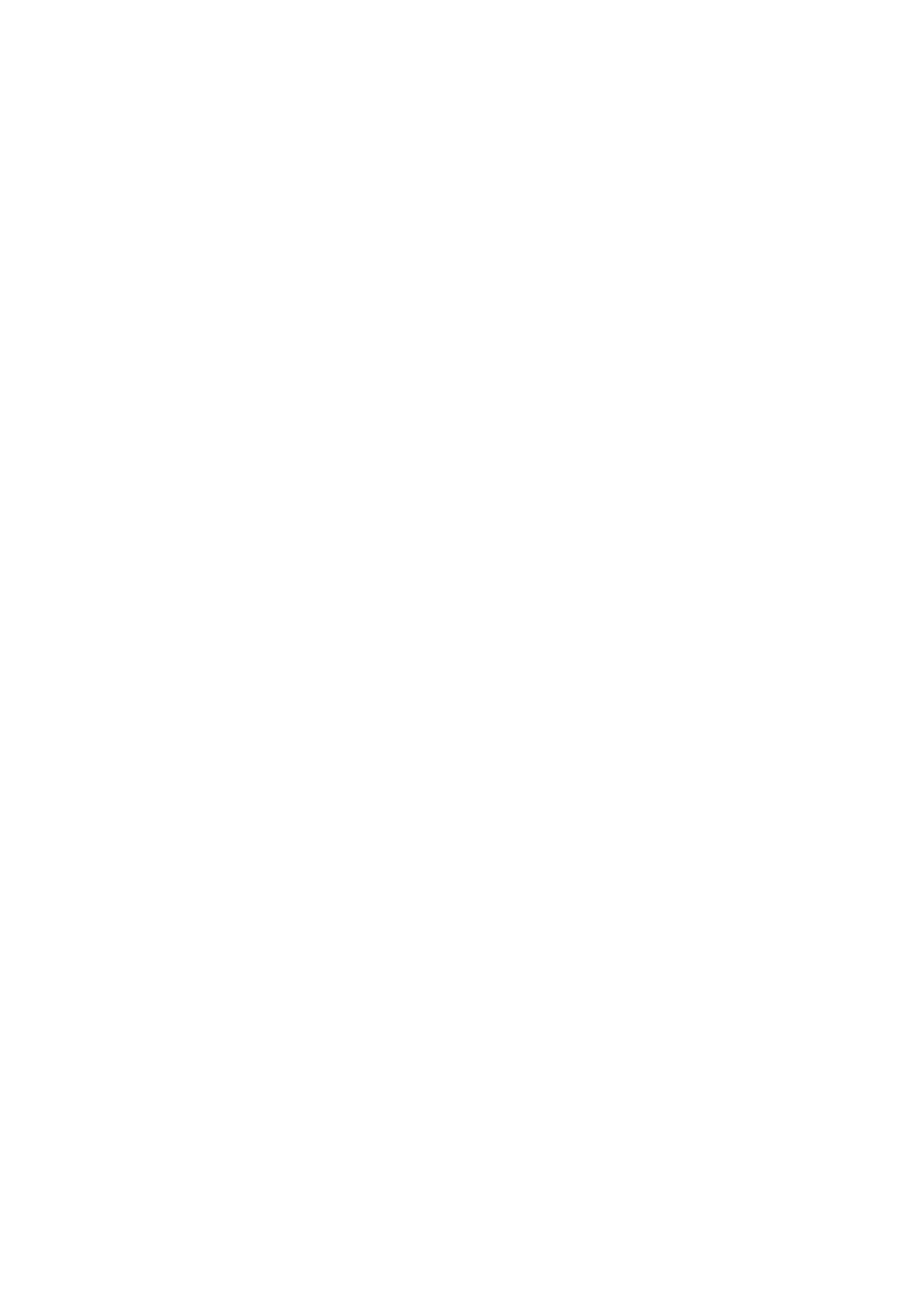## **Contents**

| <b>Background</b>                                            | $\overline{2}$          |
|--------------------------------------------------------------|-------------------------|
| Competent authority                                          | $\overline{2}$          |
| Application                                                  | $\overline{2}$          |
| Conclusion of the competent authority on the risk assessment | 3                       |
| Decision on the application to amend the MRL                 | $\overline{\mathbf{4}}$ |
| The active substance and formulated product                  | 5                       |
| Appendix 1 – GAPs supported by the assessment                | 6                       |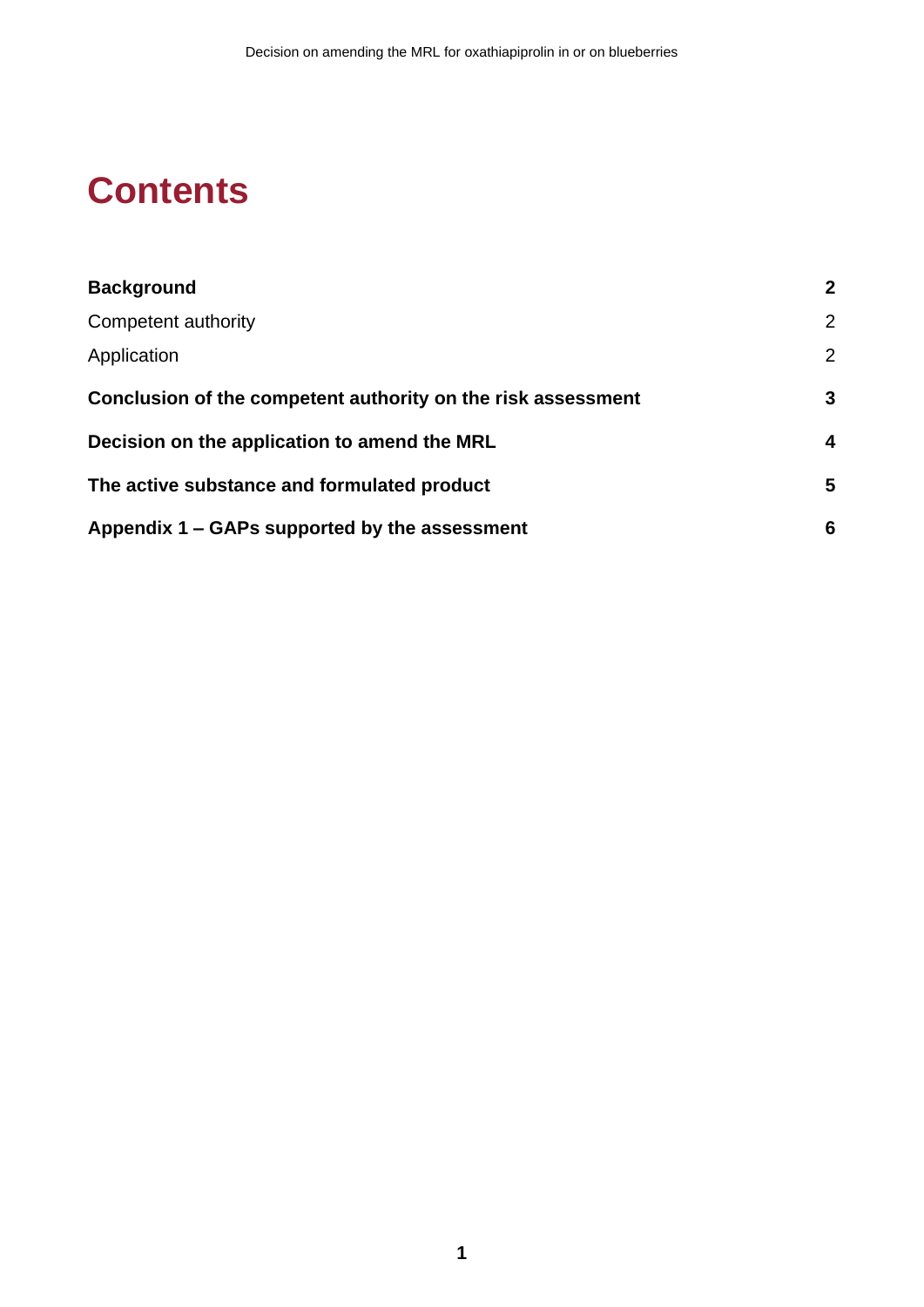## <span id="page-3-0"></span>**Background**

### <span id="page-3-1"></span>**Competent authority**

The risk assessment associated with amending the MRL for Great Britain has been conducted by the Chemicals Regulation Division (CRD) of the Health and Safety Executive (HSE).

### <span id="page-3-2"></span>**Application**

Oxathiapiprolin is an approved active substance in Great Britain.

In accordance with Article 6 of Regulation (EC) No 396/2005, <sup>1</sup> HSE received an application from DuPont Crop Protection (UK) Ltd to set an import tolerance for the active substance oxathiapiprolin in or on blueberries. This was to accommodate an authorisation in the USA.

HSE as the competent authority drew up an Evaluation Report (ER) that included its Reasoned Opinion (RO) on the risk to consumers associated with amending the MRL.

Retained Regulation (EC) No 396/2005 on maximum residue levels of pesticides in or on food and feed of [plant and animal origin](https://www.legislation.gov.uk/eur/2005/396/contents) (as it applies in Great Britain, pursuant to the European Union (Withdrawal) Act 2018 and European Union (Withdrawal Agreement Act 2020). Great Britain ("GB") refers to England, Scotland and Wales.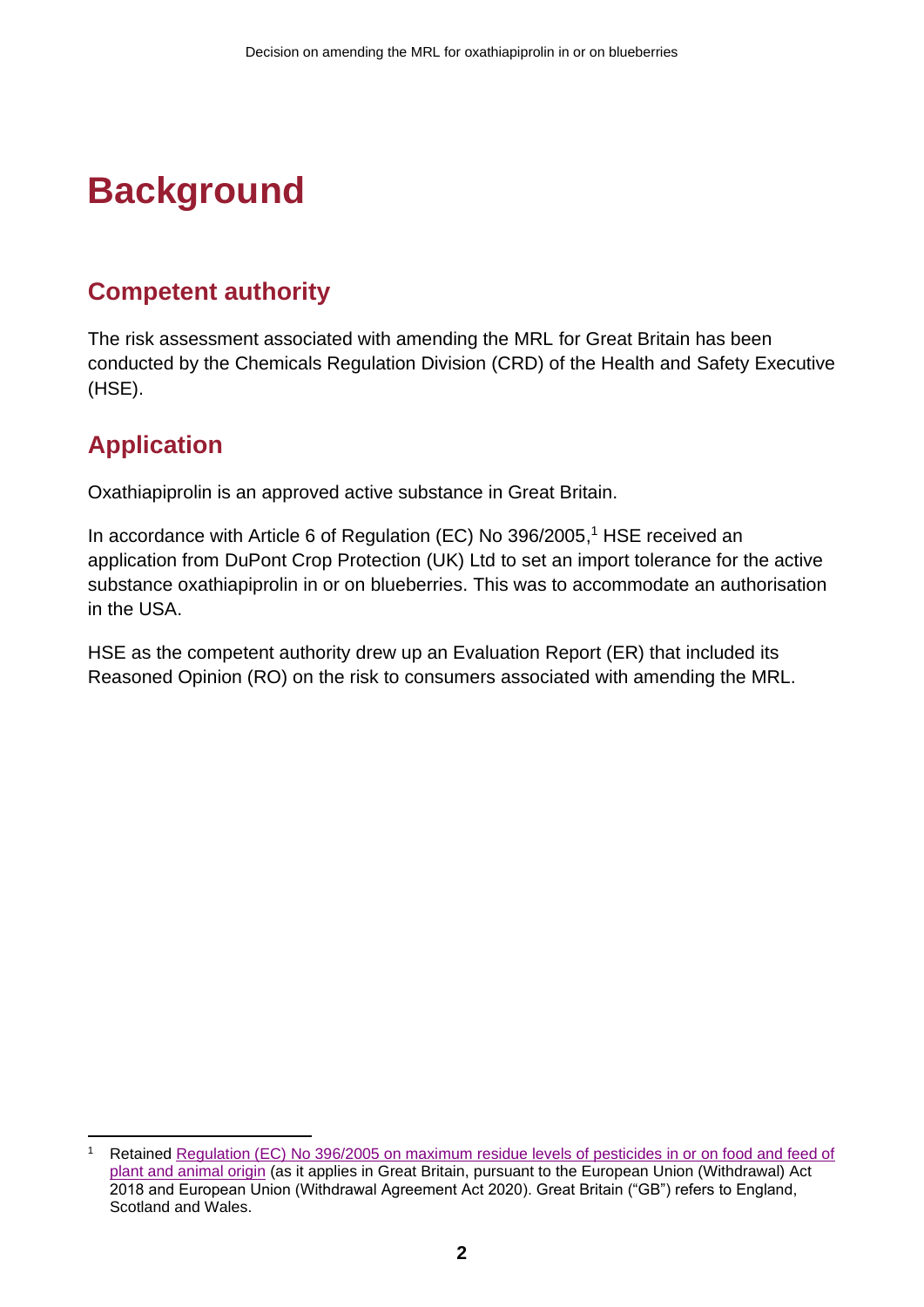### <span id="page-4-0"></span>**Conclusion of the competent authority on the risk assessment**

The competent authority concluded that the proposed use of oxathiapiprolin on blueberries will not result in consumer exposures exceeding the toxicological reference value and therefore is unlikely to have harmful effects on human health.

Full details of the assessment, including the dietary exposure estimates and the list of endpoints, are outlined in the ER-RO (Application Reference Number COP 2021/00205).

.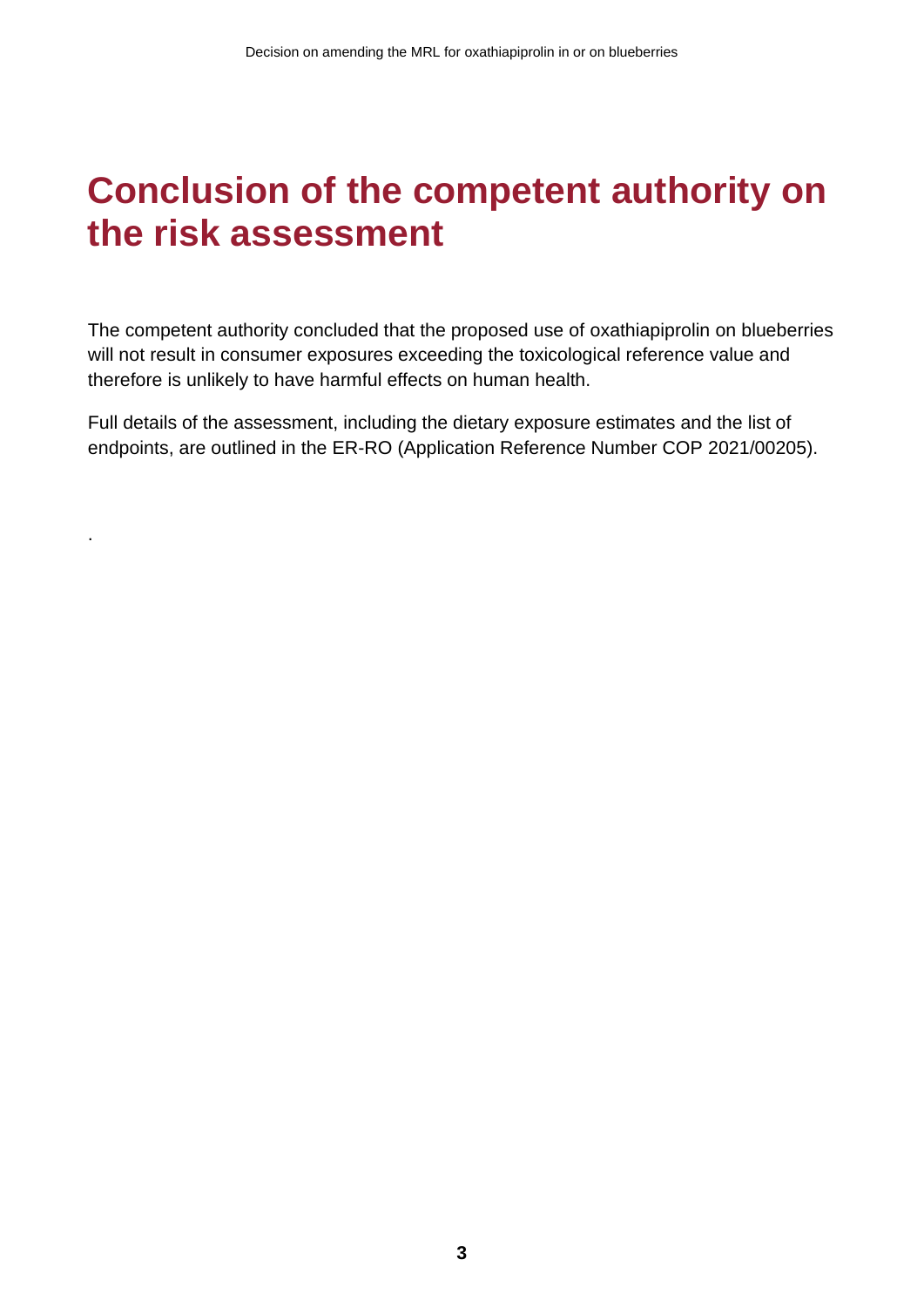### <span id="page-5-0"></span>**Decision on the application to amend the MRL**

In accordance with Article 14 of Regulation (EC) No 396/2005, the MRL outlined in Table 1 will be amended in the GB MRL Statutory Register.

| <b>Product</b><br>code                                                       | <b>Product</b>     | <b>Existing</b><br><b>GB</b><br><b>MRL</b><br>(mg/kg) | New or<br>amended<br><b>GB MRL</b><br>(mg/kg) | <b>Comments</b>                                                                   |  |  |  |  |  |
|------------------------------------------------------------------------------|--------------------|-------------------------------------------------------|-----------------------------------------------|-----------------------------------------------------------------------------------|--|--|--|--|--|
| Enforcement residue definition for products of plant origin: oxathiapiprolin |                    |                                                       |                                               |                                                                                   |  |  |  |  |  |
| 0154010                                                                      | <b>Blueberries</b> | $0.01*$                                               | 0.5                                           | The MRL is sufficiently supported<br>by data.<br>A risk to consumers is unlikely. |  |  |  |  |  |

#### **Table 1 MRL to be amended in the GB MRL Statutory Register**

\* Indicates that the MRL is set at the limit of quantification/determination

#### **Date of entry into force**

The MRLs shall enter into force and appear in the [GB MRL Statutory Register](https://secure.pesticides.gov.uk/MRLs/Main) on 22 March 2022.

#### **The GB MRL Statutory Register should be consulted to verify the MRLs set and the legal provisions established.**

All other MRLs remain unchanged in the Register.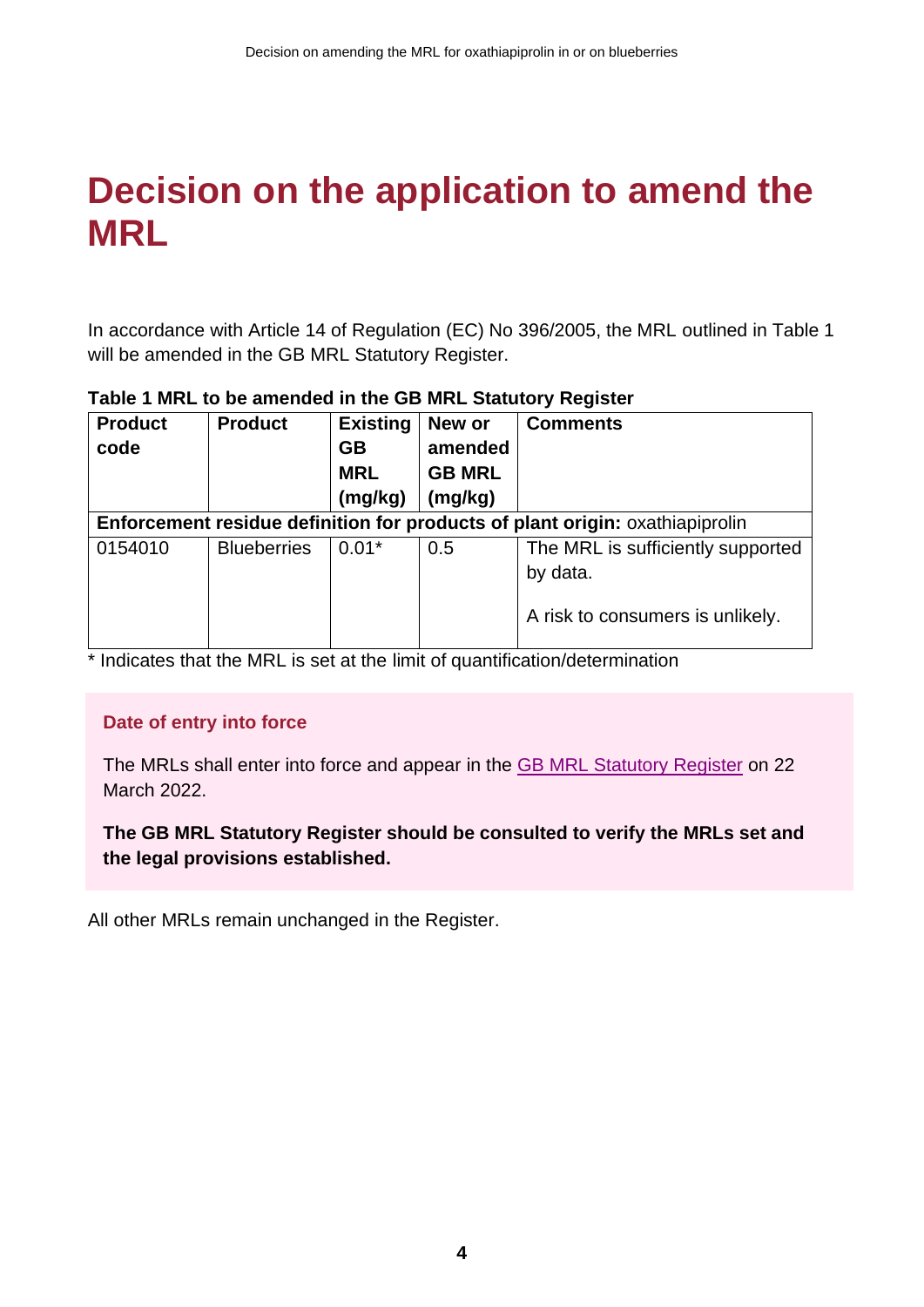## <span id="page-6-0"></span>**The active substance and formulated product**

#### **Active substance**

| <b>ISO common name</b>       | Oxathiapiprolin                                                                                                                                                 |
|------------------------------|-----------------------------------------------------------------------------------------------------------------------------------------------------------------|
| <b>Chemical name (IUPAC)</b> | 1-(4-{4-[5-(2,6-Difluorophenyl)-4,5-<br>dihydroisoxazol-3-yl]-1,3-thiazol-2-<br>yl}piperidin-1-yl)-2-[5-methyl-3-<br>(trifluoromethyl)-1H-pyrazol-1-yl]ethanone |

#### **Formulated product**

| <b>Product name</b>              | <b>Orondis</b>                                                                                      |
|----------------------------------|-----------------------------------------------------------------------------------------------------|
| <b>Formulation type and code</b> | <b>SC</b>                                                                                           |
| <b>Active substance content</b>  | $200$ g a.s/L                                                                                       |
| <b>Function</b>                  | Fungicide                                                                                           |
| <b>Effective against</b>         | Phytophthora spp                                                                                    |
| <b>Field of use</b>              | Outdoor, USA                                                                                        |
| <b>Application method</b>        | Soil drench, soil directed spray, through<br>irrigation water (micro-sprinkler, drip, or<br>flood). |

Full details of the Good Agricultural Practices (GAPs) are outlined in Appendix 1.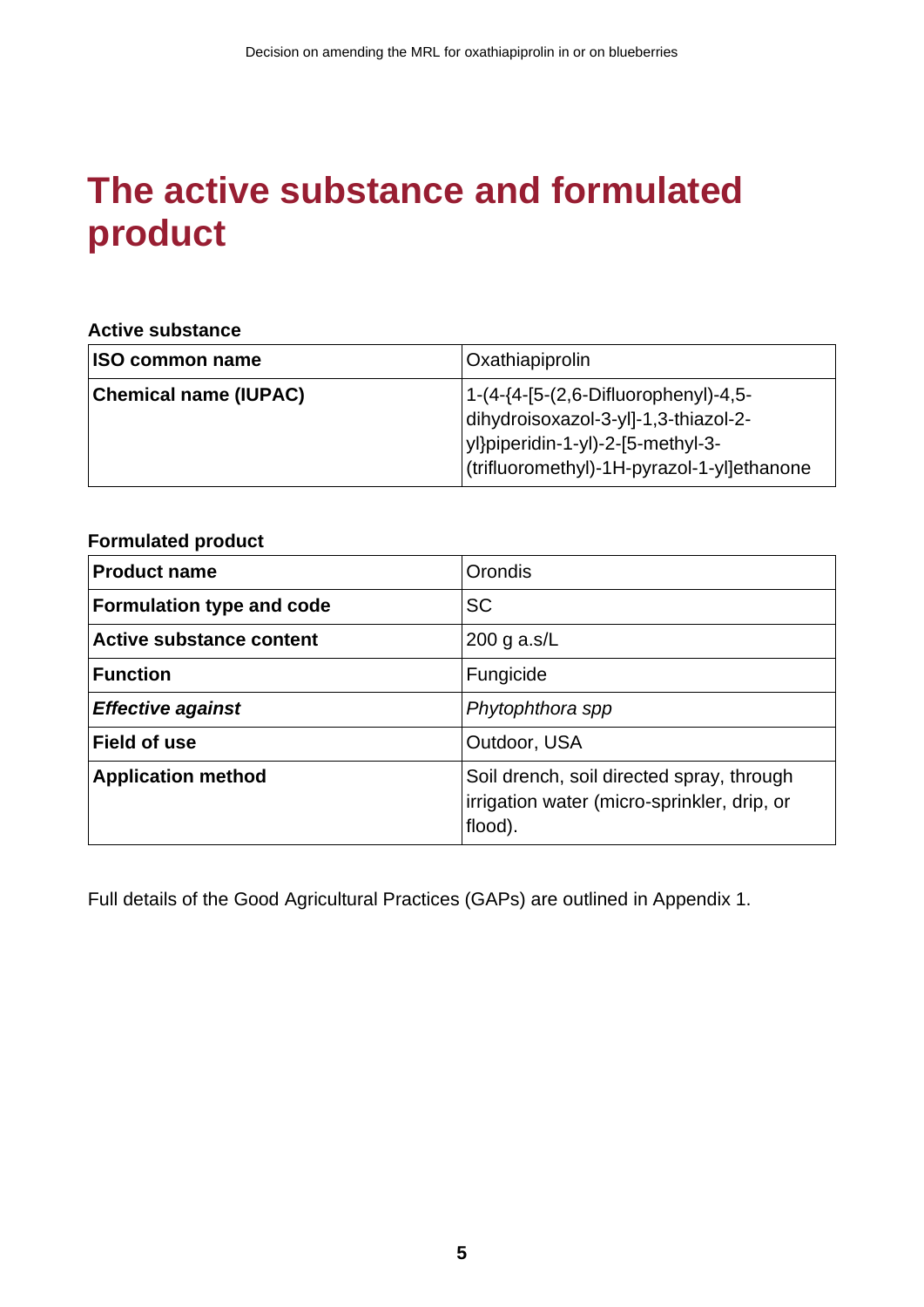## **Appendix 1 – GAPs supported by the assessment**

PPP: Orondis

Active substance: Case Construction Construction of Active substance:

Applicant: DuPont Crop Protection (UK) Ltd

| Crop<br>and/or   | GB<br>or                                  | Product<br>name | F<br>or        | Preparation<br>Pests or<br>Group of |                      | Application          |                                                                                                                                 |                                                 |                              | <b>Application rate per</b><br>treatment    |                                       |                            | <b>PHI</b><br>(days)                | Remarks |                                                                              |
|------------------|-------------------------------------------|-----------------|----------------|-------------------------------------|----------------------|----------------------|---------------------------------------------------------------------------------------------------------------------------------|-------------------------------------------------|------------------------------|---------------------------------------------|---------------------------------------|----------------------------|-------------------------------------|---------|------------------------------------------------------------------------------|
| situation<br>(a) | Country<br>For Import<br><b>Tolerance</b> |                 | G<br>Or<br>(b) | pests<br>controlled<br>(c)          | <b>Type</b><br>(d-f) | Conc.<br>a.s.<br>(i) | method<br>kind<br>(f-h)                                                                                                         | range of<br>growth<br>stages<br>& season<br>(j) | number<br>min-<br>max<br>(k) | Interval<br>between<br>application<br>(min) | $kg$ a.s<br>/hL<br>min-<br>max<br>(1) | Water<br>(L/ha)<br>min-max | kg<br>a.s./ha<br>min-<br>max<br>(1) | (m)     |                                                                              |
| Blueberry        | <b>USA</b>                                | Orondis         | F              | Phytophthora<br>spp                 | <b>SC</b>            | 200<br>g<br>a.s/L    | Soil<br>drench,<br>soil<br>directed<br>spray,<br>through<br>irrigation<br>water<br>(micro-<br>sprinkler,<br>drip, or<br>flood). | New or<br>established<br>plantings              | $1 - 2$                      | $7-30$ days                                 | $48 -$<br>200                         | Minimum<br>of 140<br>L/ha  | 67-280                              |         | The GAP<br>in the<br>USA is<br>for use on<br>blueberry,<br>highbush<br>only. |

<span id="page-7-0"></span>

| (a)    | For crops, the GB and Codex classifications (both) should be taken into account;       | g/kg or g/L. Normally the rate should be given for the active substance (according<br>(i)          |  |  |  |  |  |
|--------|----------------------------------------------------------------------------------------|----------------------------------------------------------------------------------------------------|--|--|--|--|--|
|        | where relevant, the use situation should be described (e.g. fumigation of a structure) | to ISO) and not for the variant in order to compare the rate for same active substances used       |  |  |  |  |  |
| (b)    | State if the use is outdoor, field use (F) or glass house (G) or indoor use (I).       | in different variants (e.g. fluoroxypyr). In certain cases, where only one variant is synthesised, |  |  |  |  |  |
| (c)    | e.g. biting and sucking insects, soil born insects, foliar fungi, weeds                | it is more appropriate to give the rate for the variant (e.g. benthiavalicarb-isopropyl).          |  |  |  |  |  |
| (d)    | e.g. wettable powder (WP), emulsifiable concentrate (EC), granule (GR)                 | Growth stage range from first to last treatment (BBCH Monograph, Growth Stages                     |  |  |  |  |  |
| (e)    | CropLife International Technical Monograph no 2, 6th Edition. Revised May 2008.        | of Plants, 1997, Blackwell, ISBN 3-8263-3152-4), including where relevant, information on          |  |  |  |  |  |
|        | Catalogue of pesticide                                                                 | season at time of application                                                                      |  |  |  |  |  |
|        | All abbreviations used must be explained                                               | Indicate the minimum and maximum number of applications possible under<br>(k)                      |  |  |  |  |  |
| (g)    | Method, e.g. high volume spraying, low volume spraying, spreading, dusting,            | practical conditions of use                                                                        |  |  |  |  |  |
| drench |                                                                                        | The values should be given in g or kg whatever gives the more manageable<br>(1)                    |  |  |  |  |  |
| (h)    | Kind, e.g. overall, broadcast, aerial spraying, row, individual plant, between the     | number (e.g. 200 kg/ha instead of 200 000 g/ha or 12.5 g/ha instead of 0.0125 kg/ha                |  |  |  |  |  |
|        | plant-type of equipment used must be indicated                                         | PHI - minimum pre-harvest interval<br>(m)                                                          |  |  |  |  |  |